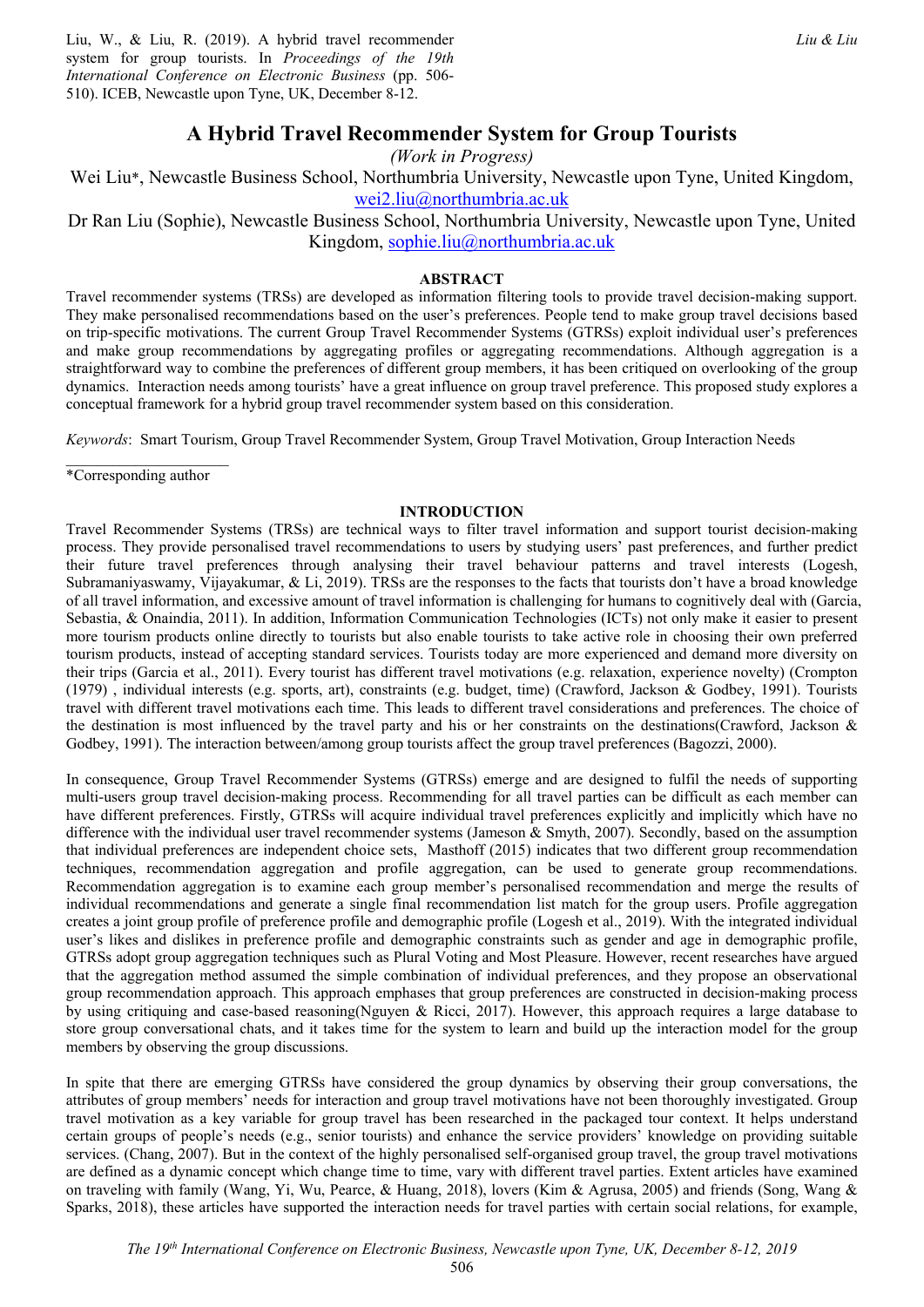family-oriented group travel motivation aims at not only on children's or elder parent's needs, but also focusing on experiencing activities that can be explored together where we-memory can be created. Honeymoon travel motivation as a strong evidence of the interaction needs for travel parties, instead of individual oriented needs. For example, the wife likes art and music, and the husband likes football, but they are destination choice is not only seeking for the overlaps or consensuses of their interests, but also considering their interaction needs and enhancing the newly established marital relationship purpose. (e.g., romantic and interactive activities). To date, there is no widely agreed group travel motivation framework to explain what the group travel motivations are, how they affect group members' interaction and how do they impose on the travel destination and attraction choices.

The group travel motivation in different contexts, and how to meet their interaction needs in designing GTRSs has not been investigated yet. The interaction needs and group travel motivation have been overlooked in both group travel theories and the existing group travel recommender systems. This paper intends to develop a conceptual framework to examine how the group travel motivations would affect the group tourists' travel preferences on destination and attraction choices, and specifically under three major social relationships (i.e. families, lovers, friends) by using datamining technique on analysing tourist reviews. It also intends to find co-relations between these motivations and the type of attractions. Finally, it proposes a conceptual framework for GTRS to design a group recommender system considering group travel motivations.

## **LITERATURE REVIEW**

# **Influential Factors on Travel Preferences**

In literature, three groups of influential factors on individual travel preferences have been investigated. Firstly, the individual tourist related factors, the decision maker-specific factors such as age, income and travel constraints (Crawford, Jackson & Godbey, 1991), have found strong influence on individual travel preferences. Psychological variables such as personality and travel motivation have direct effect on tourists' type, for example, Gretzel, Mitsche, Hwang, and Fesenmaier (2004) integrated travel needs/motivations, travel styles, desired activities, desired destination features, personal value into 12 travel personalities. Neidhardt and Werthner (2017) propose a Seven-Factor Model by considering tourists role in the group, travel motivation and tourist travel personality, categorised group tourists into 7 types. Travel motivation is very trip-specific (Qiu, Masiero, & Li, 2018). Travel Motivation can be seen as push factors are internal forces that drive a tourist towards an action, such as human needs (e.g. relaxation, social belongingness, exploration and evaluation of self, prestige, enrichment of relationships and enabling of social interaction) (Dann, 1977). Crompton (1979) states seven social-psychological motives including escape form a perceived mundane environment, exploration and evaluation of self, relaxation, prestige, regression, enhancement of kinship relationships, and facilitation of social interaction. Besides seeking for satisfaction from social-psychological factors, tourists are also motivated by cultural motives. Tourists' culture of origins explained by socio-political differences, geographical distances, cultural values or lengths of statutory holidays (Becken & Gnoth, 2004) influence tourists' travel style preference. Most of the individual tourists related factors have been considered in the existing travel recommender systems in terms of user profiling process.

Secondly the destination-related factors have been viewed as the determinants of destination choices where two categories can be included (Laws, 1995). The primary category is related to innate features (e.g., climate, seasons, natural resources, historical architecture). The secondary category is the "given" and partly "man-made" (e.g., facilities for certain sports, shopping malls). These factors have been considered in some context-aware travel recommender systems such as crowdedness-aware, temporal aware (Sassi, Mellouli, & Yahia, 2017). There are limited articles have investigated the determining attributes to certain groups. For example for honeymoon tourists, they are not only looking for places with good scenery, good weather, historical and cultural resources, but also specifically seeking for romantic places (Kim & Agrusa, 2005).

Thirdly, the travel party related factors significantly group travel preferences. The travel party related factor can be seen as interpersonal barriers (Crawford, Jackson & Godbey, 1991). According to Crawford et al, interpersonal barriers will lead to non-participation if the specific activity wouldn't meet the interaction needs or require more than one partner interaction. The relationship between individuals' characteristics, interpersonal barriers affect the joint preference for specific leisure activities or arise as the result of spousal interaction. This concept is also applicable to interpersonal relations in general such as familychild, friend relations. In GTRSs, the barriers for joint preference for some activities have been considered by creating joint group demographic profiles. However, the GTRSs have seldom considered the interaction needs among the groups.

#### **Group Travel Interaction & Motivation**

Group travel is different from the individual travel in terms of tourists' decision-choice process and associated contextual factors such as travel parties and travel motivations(Regan, Carlson & Rosenberger III, 2012). The needs for facilitation of social interaction, enhancement of human relations and group affiliation, have been emphasised in group travel (Regan et al., 2012). Group interaction can be built on the believe that "key basis for group action…is the mutual possession of a sense of 'us'" (Bagozzi, 2000). Yarnal and Kerstetter (2005) further identify that group behaviours are governed by feelings about the situation from the individuals', their interactions among each other and the personal factors that bring to the situations. Therefore, group travel preference should never be a simple combination of individual's preference (i.e.,  $1+1\neq 2$ ). Current literature has focused on group composition analysis, group travel motivation exploration (e.g., group travel to major events), group behaviour modelling (e.g., senior tourists). Yet, there is little research focusing on examining group travel motivation and group travel behaviour pattern in a large and more general scale. This research explores tourists' interaction needs and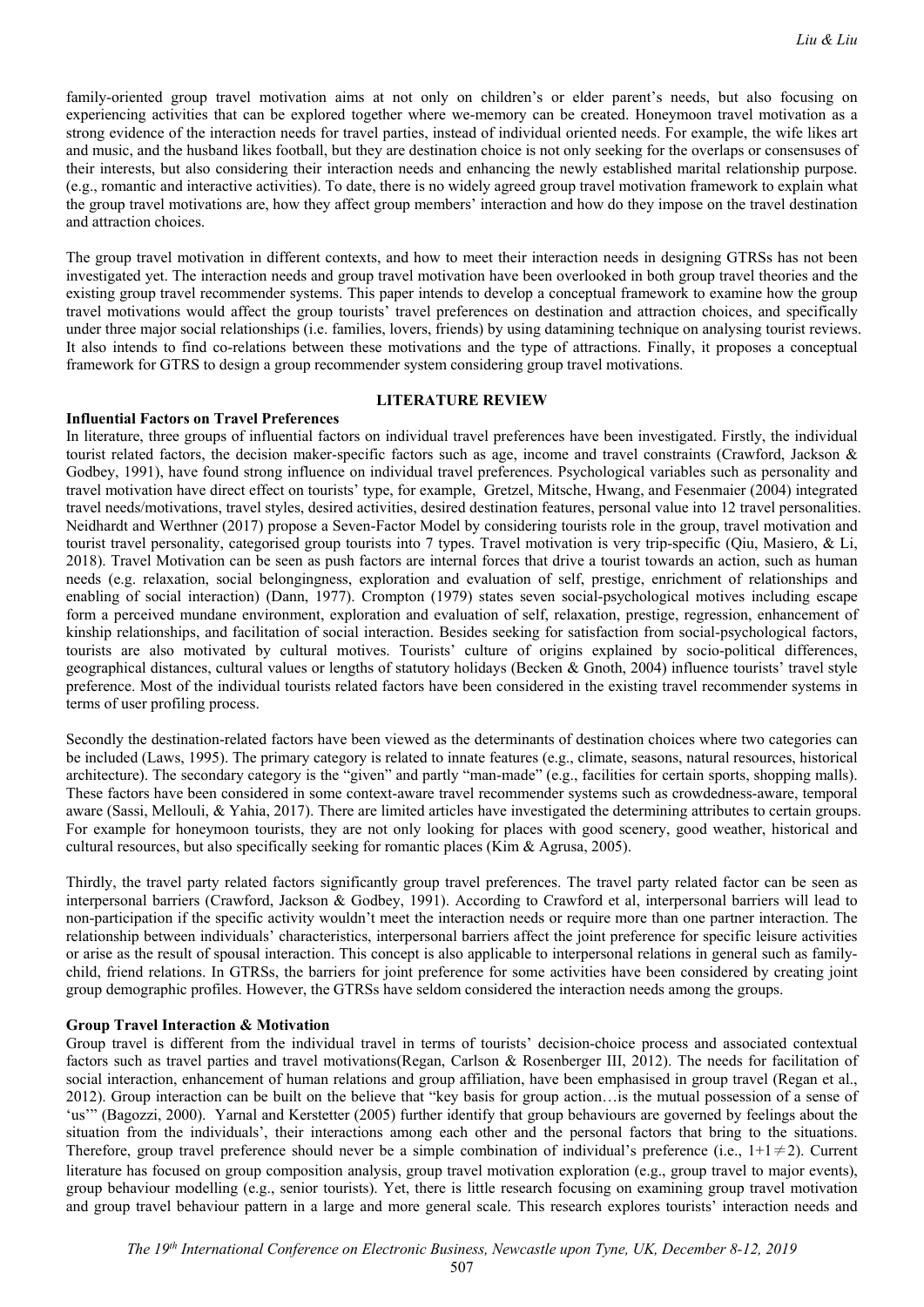group travel motivations by mining travel reviews from open travel platform and analysing the hidden patterns and sentiments. It further reinforces the needs of considering the interaction needs and group travel motivation difference in group recommender system design.

### **Travel Recommender System**

Travel recommender systems are designed to provide personalized travel recommendation based on user's preferences and interests. By studying the users' preferences, there are difference recommendation techniques have been developed over the years. Demographic-based filtering technique (Pazzani, 1999) is used to recommends items to users from similar demographics such as tourist's age, gender, education. Knowledge-based filtering technique further develops that (Pazzani, 1999) the knowledge-based recommender systems generate a recommendation by reasoning about what items meet the user's requirements and constraints. Content-based filtering (Pazzani, 1999) recommendation is made based on the tourists' profiles using features extracted from past histories. The items which will be recommended are those mostly related to the previous positively rated items. Content-based filtering would suggest destinations with the tourist's like the most but lack of diversity (Ricci, Rokach, & Shapira, 2011). Collaborative filtering target tourists are recommended destinations and attractions similar to those chosen by other tourists with similar travel preferences however it may suffer from the cold-start problem, which means a new tourist user, or a new destination needs to be rated before a recommendation can be made (Ricci, Rokach, & Shapira, 2011). There are also two approaches, memory-based and model-based filtering. In memory-based approach, tourist user's historical records to other records in the database is compared. The memory-based approach compares a user's historical records to other records in the database (Ricci, Rokach, & Shapira, 2011). The model-based approach uses statistical or learning methods, such as Bayesian network (Logesh & Subramaniyaswamy, 2019). Cold start and data-sparsity problem are the two drawbacks of this technique. The cold-start problem occurs when the system does not have enough information regarding the destination/attraction or tourist to make a prediction. Tourist user needs to provide a significant amount of information before the system can generate a destination/attraction recommendation. Therefore, hybrid recommender systems use a combination of the abovementioned methods, exploiting the advantages of one technique to compensate the shortcomings of another, thereby improving the overall performance (Logesh & Subramaniyaswamy, 2019).

Group travel recommender systems have two major approaches, one is social choice theory based recommendation (Masthoff, 2015) and the other one is group dynamics and group decision-making theories based recommendation. Social Choice Theory (Arrow, Sen, & Suzumura, 2010), as the supporting theory of GTRSs, explained the aggregation which aggregated multiple factors so as to discriminate between multiple alternatives. Based on this theory, Masthoff (2015) suggests that GTRSs adopt group aggregation techniques including three major categories 1) majority-based strategies which use the most popular items (e.g., Plural Voting: most liked items); 2) consensus-based strategies that consider the preferences of all group members (e.g., Average: averages individual ratings); and 3) borderline strategies that only consider a subset (e.g., Most Pleasure: takes the maximum of individual ratings) to make a combined group recommendation. Additionally, aggregation strategies have been modified by giving different weight to different users considering their constraints and influence among the group (Berkovsky, Freyne, & Coombe, 2009). For instance, higher weight is given to children or people with disabilities because of their limited physical status, people who are experts or have higher social impacts as they probably will influence the whole group decision. This weight aggregation technique in a way has taken the group composition and group roles into consideration.

From the aggregation approach, most of the studies have been focused on POIs recommendation by focusing on how "fair" it will be by aggregating individual group user's preference into group preference while adopting different techniques; and also focus on how to improve the personalisation level of extracting individual user profile. Hybrid approach with a combination of content-based filtering, collaborative filtering and knowledge based filtering has been used to aggregate individual recommendation list into group list (Pessemier, Dhondt, & Martens, 2017). Social pertinent trust walker algorithm and social network collaborative filtering has also been used to better create the group profile (Ravi & Vairavasundaram, 2016).

However, researches have shown that an absolute best aggregation strategy does not exist. Moreover, most of the GTRSs completely neglected the specific aspects of a group such as group related dynamics, group composition, concentrate on solely on individual preferences of group members. Based on these considerations, group dynamic based GTRSs have been developed. Group dynamics and group decision-making theories-based recommender systems do consider more the joint decisions, specification of roles such as the leader role in university student travel group when comes to the decision making. The core of these models stays the same, as they are all the combination of individual travel preference but overlooked the group dynamic. Nguyen and Ricci (2017) pointed out by using conservational methods, adopting case reasoning and critiquing can better capture the group decision-making process.

As the current GTRSs have overlooked the significance of group travel motivations in the real group travel preferences and their needs for interactions, this study aims to propose a novel group travel recommender system model which will focus on specific groups by their social relationship connection (i.e. family with children, lovers and friends). Different social relationship brings great difference on travel preference as when travelling different significant others, the travel motivations vary. Furthermore, travel with family are divided into two subgroups, family with children, and travel with parents. The interaction in these groups can be varied different especially within family travel group and lovers' group. However, there is not enough literature to support how the differences are in the context of tourism destination and itinerary choices. This paper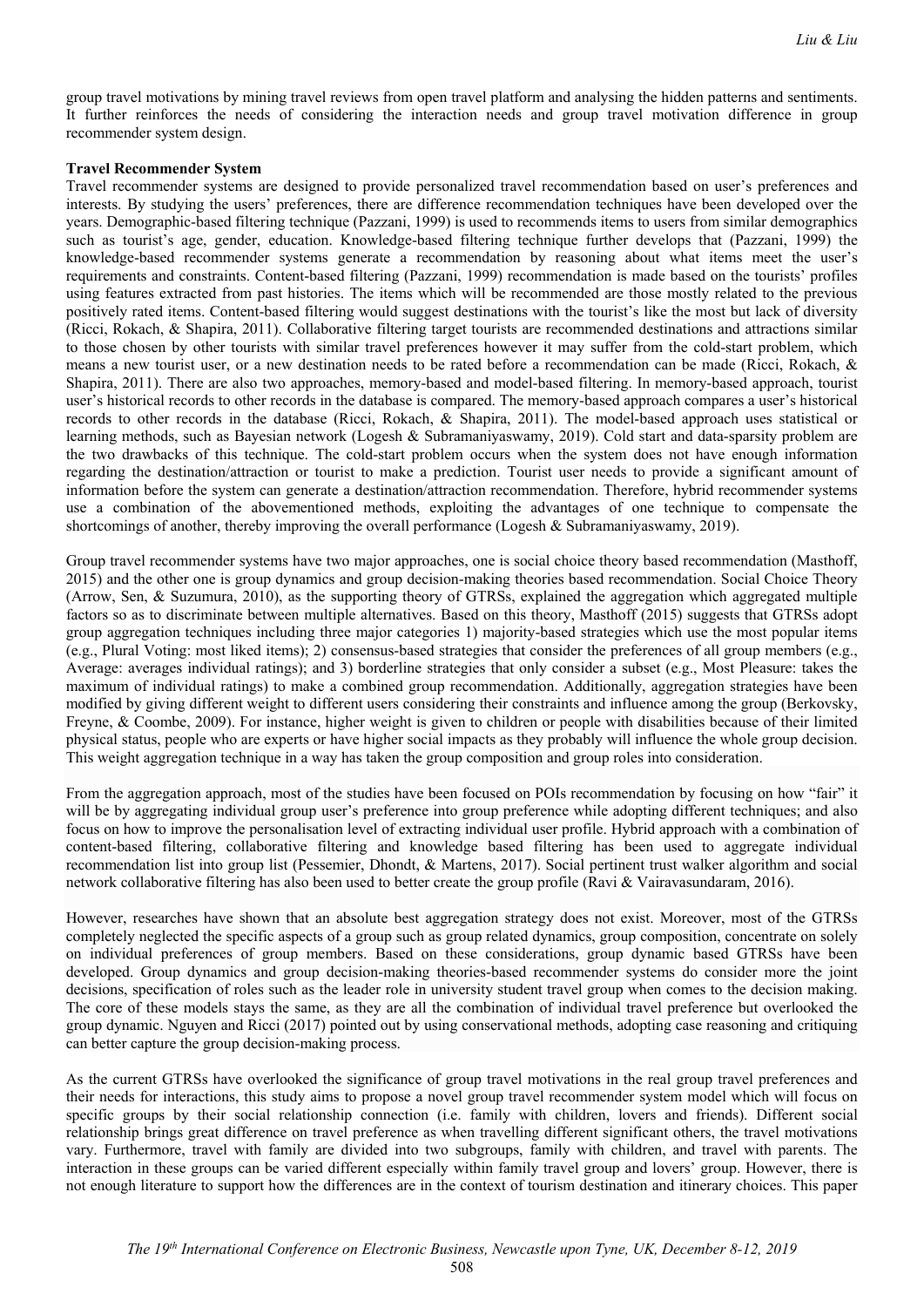intends to investigate how the influences are in terms of destination attraction choices will be needed within these identified groups.

## **PROPOSED APPROACH**

At the beginning of the research, unstructured interviews will take place with interviewees who have self-organised group travel experience which provides in depth knowledge for understanding the interaction needs. By interviewing, an initial model of group interaction needs and group travel motivation framework will be built up.

Followed with text mining which aims at analysing the textual contexts for unveiling the hidden patterns and interpreted into actionable information (Fan, Wallace, Rich, & Zhang, 2006). The research aims to extract tourist online reviews with different groups (e.g., family, lover, and friend) for different types of attractions by dividing them into positive or negative opinions. By only collecting group travel reviews, the corpus cleaning of irrelevant articles and adverbs and lexicon based stemming process will be conducted. Text analysis based on words' frequency, topic-based modelling for sentiment classification will be adopted.

## **CONCLUSION**

This research explores the group interaction needs and group travel motivations among group tourists in social relationships. By conducting qualitative interviews and travel online review text mining, the group tourists' preferences can be more clearly identified. It can further validate that group travel motivations are very trip-specific, situational and varying with different travel party (parties). These dynamic and varying group travel motivations have significance influence on the group tourists' preferences. In addition, this paper provides a solid conceptual foundation for design group travel recommender systems with the consideration of group interaction needs and group travel motivations.

## **REFERENCE**

Arrow, K. J., Sen, A., & Suzumura, K. (2010). *Handbook of social choice and welfare* (Vol. 2): Elsevier.

- Bagozzi, R. P. (2000). On the concept of intentional social action in consumer behavior. *Journal of Consumer research*, 27(3), 388-396..
- Becken, S., & Gnoth, J. (2004). Tourist consumption systems among overseas visitors: reporting on American, German, and Australian visitors to New Zealand. *Tourism Management, 25*(3), 375-385.
- Berkovsky, S., Freyne, J., & Coombe, M. (2009). *Aggregation trade offs in family based recommendations.* Paper presented at the Australasian Joint Conference on Artificial Intelligence.
- Chang, J. C. (2007). Travel motivations of package tour travelers. *Turizam: međunarodni znanstveno-stručni časopis*, 55(2), 157-176.
- Crawford, D. W., Jackson, E. L., & Godbey, G. (1991). A hierarchical model of leisure constraints. *Leisure sciences*, 13(4), 309-320.
- Crompton, J. L. (1979). Motivations for pleasure vacation. *Annals of tourism research, 6*(4), 408-424.

Dann, G. M. (1977). Anomie, ego-enhancement and tourism. *Annals of tourism research, 4*(4), 184-194.

Fan, W., Wallace, L., Rich, S., & Zhang, Z. (2006). Tapping the power of text mining. *Communications of the ACM, 49*(9), 77.

- Garcia, I., Sebastia, L., & Onaindia, E. (2011). On the design of individual and group recommender systems for tourism. *Expert systems with applications, 38*(6), 7683-7692.
- Gretzel, U., Mitsche, N., Hwang, Y. H., & Fesenmaier, D. R. (2004). Tell me who you are and I will tell you where to go: Use of travel personalities in destination recommendation systems. *Information Technology & Tourism*, 7(1), 3-12.

Jameson, A., & Smyth, B. (2007). Recommendation to groups. In *The adaptive web* (pp. 596-627): Springer.

- Kim, S. S., & Agrusa, J. (2005). The positioning of overseas honeymoon destinations. *Annals of tourism research*, 32(4), 887- 904.
- Laws, E. (1995). *Tourist destination management: issues, analysis and policies*. Routledge.
- Logesh, R., & Subramaniyaswamy, V. (2019). Exploring hybrid recommender systems for personalized travel applications. In *Cognitive informatics and soft computing* (pp. 535-544): Springer.
- Logesh, R., Subramaniyaswamy, V., Vijayakumar, V., & Li, X. (2019). Efficient User Profiling Based Intelligent Travel Recommender System for Individual and Group of Users. *Mobile Networks and Applications, 24*(3), 1018-1033. doi:10.1007/s11036-018-1059-2
- Masthoff, J. (2015). Group recommender systems: aggregation, satisfaction and group attributes. In *Recommender Systems Handbook* (pp. 743-776): Springer.
- Neidhardt, J., & Werthner, H. (2017). Travellers and their joint characteristics within the seven-factor model. In *Information and Communication Technologies in Tourism 2017* (pp. 503-515): Springer.
- Nguyen, T. N., & Ricci, F. (2017). A chat-based group recommender system for tourism. In *Information and Communication Technologies in Tourism 2017* (pp. 17-30): Springer.
- Pazzani, M. J. (1999). A framework for collaborative, content-based and demographic filtering. *Artificial intelligence review*, 13(5-6), 393-408.
- Pessemier, T. D., Dhondt, J., & Martens, L. (2017). Hybrid group recommendations for a travel service. *Multimedia Tools and Applications, 76*(2), 2787-2811. doi:10.1007/s11042-016-3265-x
- Qiu, R. T., Masiero, L., & Li, G. (2018). The psychological process of travel destination choice. *Journal of Travel & Tourism Marketing, 35*(6), 691-705.